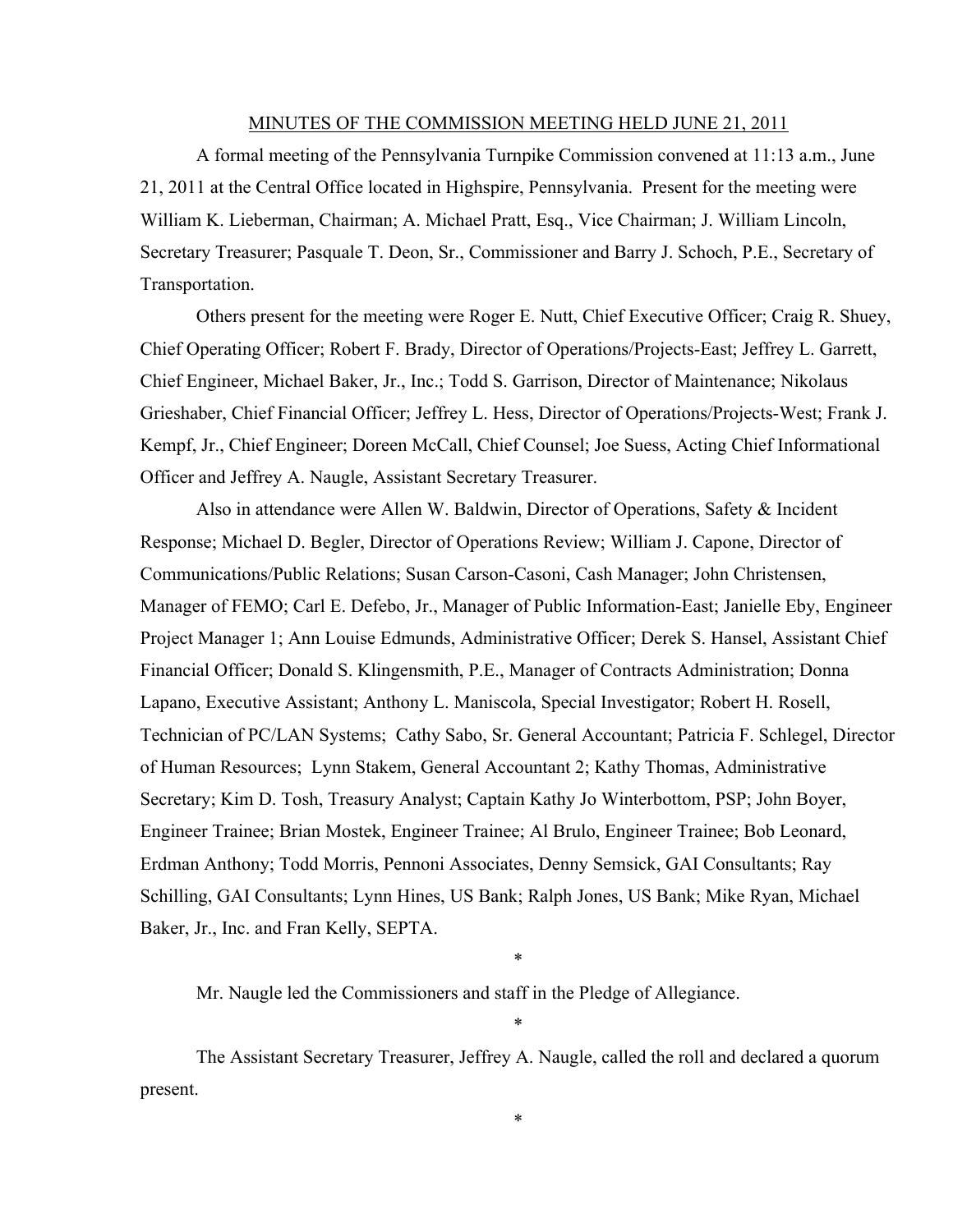### SUNSHINE ANNOUNCEMENT

MR. NAUGLE: THE COMMISSIONERS MET IN EXECUTIVE SESSION PRIOR TO TODAY'S FORMAL AGENDA SESSION TO CONSIDER MATTERS OF PERSONNEL, WHICH INCLUDED A REORGANIZATION, NEW HIRES, PROMOTIONS, TERMINATIONS, VACANCIES, AND REQUESTS TO CREATE AND FILL AND TO POST AND FILL POSITIONS IN THE EXECUTIVE OFFICE, MAINTENANCE, ENGINEERING, INFORMATION TECHNOLOGY AND COMMUNICATIONS AND PUBLIC RELATIONS DEPARTMENTS.

THE COMMISSIONERS ALSO DISCUSSED POLICY 2.7 AND 6.4, MARK IV v. TRANSCORE et. al (U.S. District Court Delaware), HEMPT BROTHERS v. PTC, Docket No. 3944 and TRUMBULL v. PTC, Docket No. 3997 AND ENGAGED IN NON-DELIBERATIVE INFORMATIONAL DISCUSSIONS REGARDING VARIOUS ACTIONS AND MATTERS, WHICH HAVE BEEN APPROVED AT PREVIOUS PUBLIC MEETINGS.

\*

## PUBLIC COMMENT

MR. NAUGLE: THE PUBLIC IS WELCOME AT THIS TIME TO ADDRESS THE COMMISSION REGARDING ITEMS LISTED ON THE AGENDA OR OTHER ITEMS NOT LISTED ON THE AGENDA THAT ARE WITHIN THE COMMISSION'S AUTHORITY OR CONTROL.

IN ORDER TO CONDUCT AN ORDERLY, EFFICIENT, EFFECTIVE AND DIGNIFIED MEETING, ALL PERSONS WISHING TO ADDRESS THE COMMISSION SHOULD HAVE SIGNED IN AND REQUESTED TIME TO SPEAK. IF YOU HAVE NOT DONE SO, YOU ARE INVITED TO DO SO.

COMMISSIONERS, WE HAVE NO REQUESTS TO ADDRESS THE COMMISSION. AT THIS TIME WE ASK ALL VISITORS TO STAND AND INTRODUCE YOURSELF.

BOB LEONARD, ERDMAN ANTHONY TODD MORRIS, PENNONI ASSOCIATES DENNY SEMSICK, GAI CONSULTANTS RAY SCHILLING, GAI CONSULTANTS LYNN HINES, US BANK RALPH JONES, US BANK MIKE RYAN, MICHAEL BAKER, JR. INC.

MR. NAUGLE: THIS CONCLUDES THE PUBLIC COMMENT SECTION OF THE MEETING.

\*

#### MINUTES OF THE MEETING

Motion-That the Minutes of the meeting held May 24, 2011 be approved and filed-was made by Commissioner Lincoln, seconded by Commissioner Deon; and passed unanimously.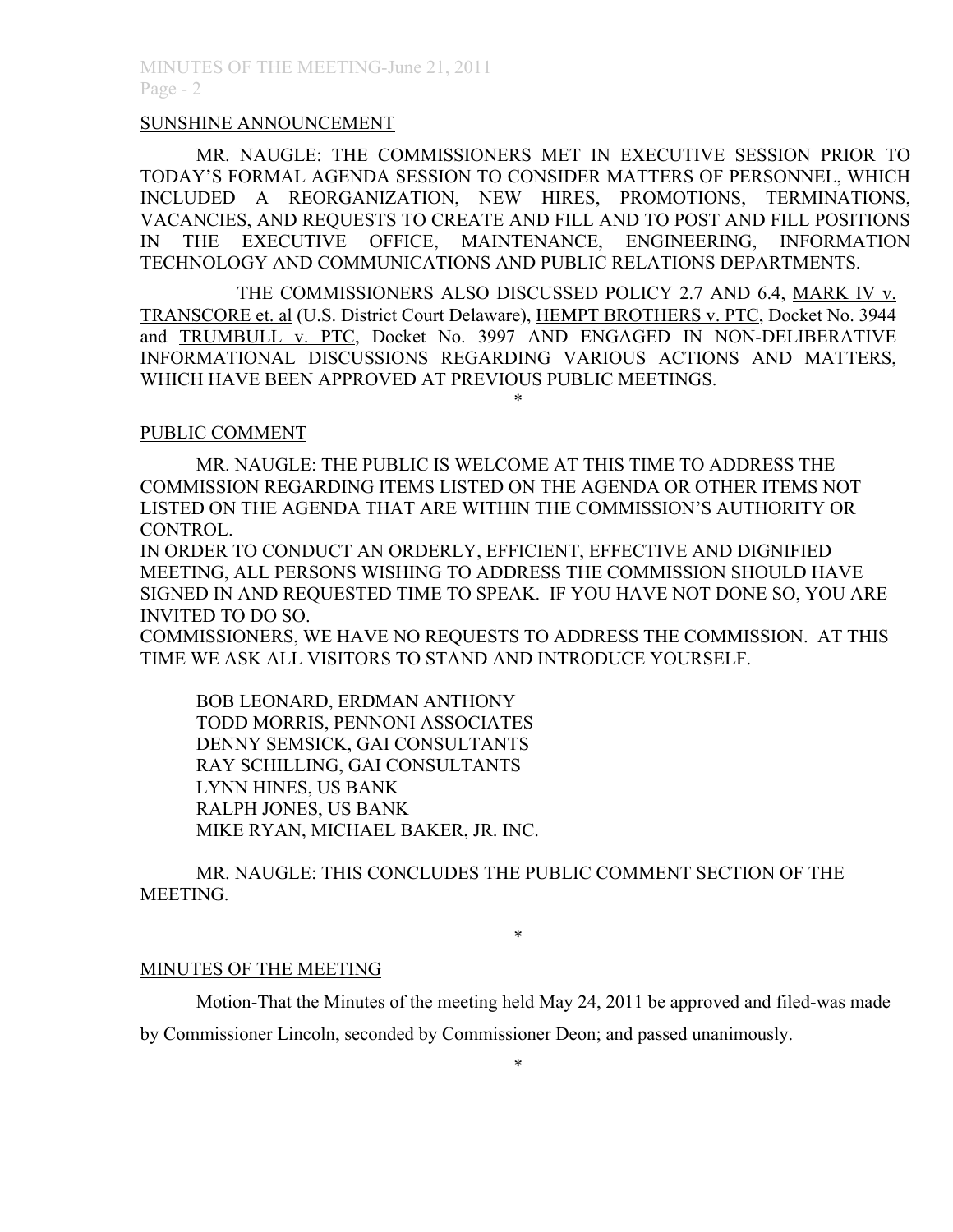# MINUTES OF THE MEETING-June 21, 2011 Page - 3

### COMMUNICATIONS

Motion-That the Commission accepts and files the memos received from the Chief Counsel and the Manager of Strategic Sourcing & Asset Management-was made by Commissioner Lincoln, seconded by Commissioner Deon; Commissioner Pratt abstained.

COMMISSIONER PRATT: MR. CHAIRMAN, I ABSTAIN ON THE BASIS THAT ONE OR MORE OF THE COMPANIES SET FORTH IN THIS AGENDA ITEM ARE CLIENTS OF THE FIRM OF WHICH I AM A PARTNER. I ASK THAT THE SECRETARY PLEASE HAVE THE MINUTES OF THE MEETING REFLECT MY ABSTENTION ON THIS VOTE. The motion passed.

\*

#### **PERSONNEL**

Motion-That the Commission approves the Personnel as submitted-was made by Commissioner Lincoln, seconded by Commissioner Deon; and passed unanimously.

#### NEW BUSINESS

Reinvestments, Liquidations and Purchase of Securities

Upon the motion by Commissioner Lincoln, seconded by Commissioners Deon, the following Resolution was presented for adoption:

## RESOLUTION

\*

BE IT RESOLVED that The Pennsylvania Turnpike Commission hereby ratifies the action of the Assistant Chief Financial Officer, with approval of the Consulting Engineer, in directing the Trustee to make the foregoing reinvestments, liquidations and purchases; and

BE IT FURTHER RESOLVED that copies of the Resolution certified by the Assistant Secretary Treasurer shall be forwarded to the Trustee as required in Article VI, Section 602 of the 2001 Amended and Restated Trust Indenture.

The following members voted yea: Commissioners Lieberman, Pratt, Lincoln, Deon and Schoch; the motion passed unanimously.

## AGREEMENTS

Motion-That the Commission approves the negotiation and execution of the Agreements for the items listed in memos "a, b" and "d" through "g":

\*

- a. Approval to negotiate and execute a settlement agreement with Branding Rights as a result of contract termination of the Commission's Branding/Sponsorship Program;
- b. Reimbursement Agreement with Buckeye Pipe Line Company, L.P., for the Commission to reimburse Buckeye for the design, materials and construction costs to relocate their pipe line,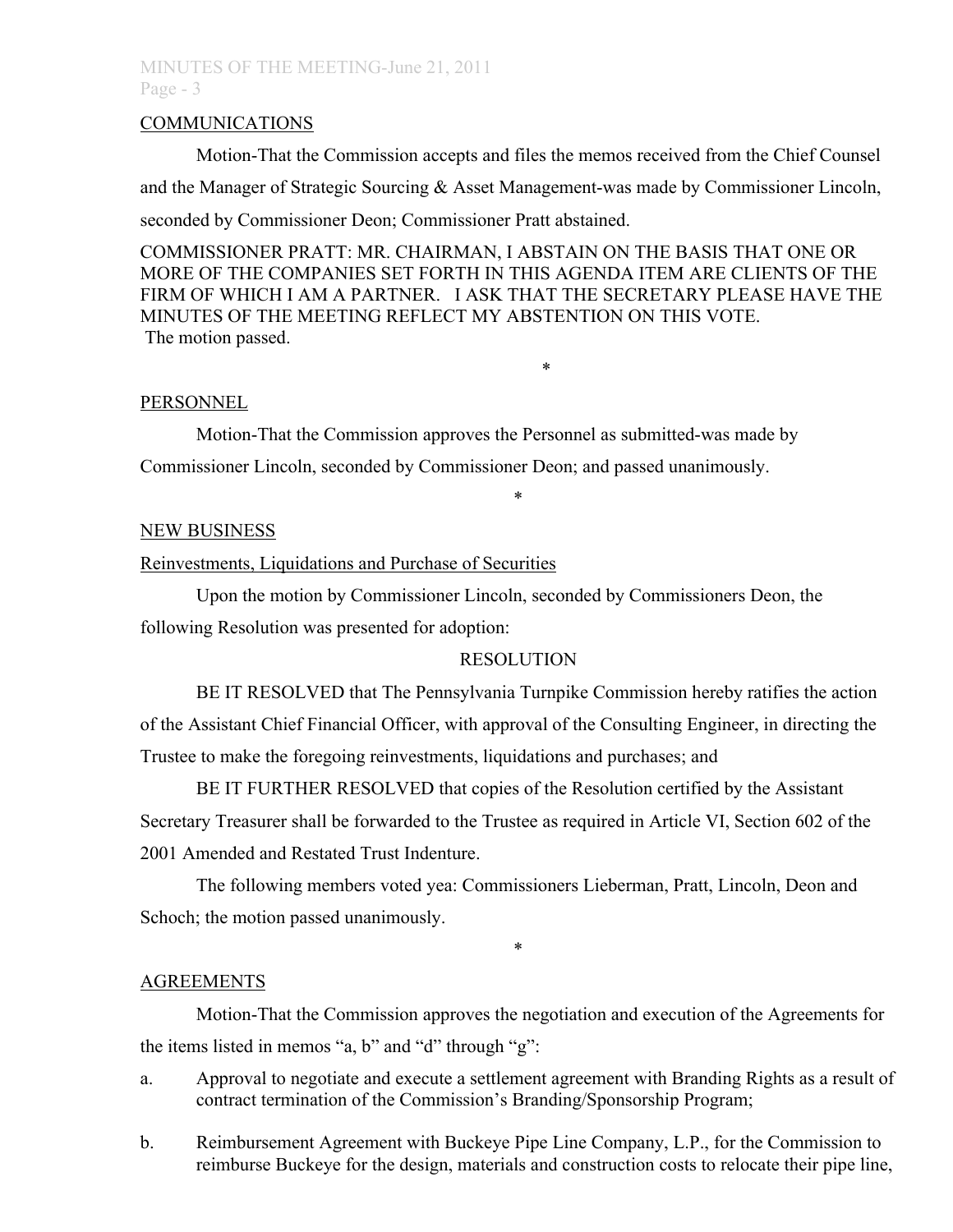necessary for the replacement of Bridges WB-433 and WB-434; at a not-to-exceed amount of \$4,271,542.00;

- d. Reimbursement Agreement with Verizon, for the Commission to reimburse Verizon for replacement of their underground line necessary for the total reconstruction project MP A20.00 to A30.00; at a not-to-exceed amount of \$42,947.00;
- e. Approval to negotiate and execute a Common Interest and Confidentiality Agreement to assist Inter-Agency Group member agencies in a patent infringement lawsuit for the next generation technology equipment system;
- f. Approval to negotiate and execute an agreement with Voicenet to establish terms and conditions for the development, ownership, and maintenance of TRIP TALK mobile phone application; at a not-to-exceed amount of \$100,000.00 annually;
- g. Assignment Agreement with dck North America, LLC to assign active contracts to Hill International Inc. for construction inspection / project management of the Swatara Creek Bridge replacement;

-was made by Commissioner Pratt, seconded by Commissioner Deon.

Motion-That the Commission approved the negotiation and execution of the Agreement as

listed in memo "c":

c. Reimbursement Agreement with PECO Energy Co., for the Commission to reimburse PECO for replacement of their underground line necessary for the total reconstruction project MP A20.00 to A30.00; at a not-to-exceed amount of \$36,166.00;

-was made by Commissioner Deon, seconded by Commissioner Lincoln; Commissioner Pratt abstained.

COMMISSIONER PRATT: MR. CHAIRMAN, I ABSTAIN ON THE BASIS THAT THE COMPANY SET FORTH IN THIS AGENDA ITEM IS A CLIENT OF THE FIRM OF WHICH I AM A PARTNER. I ASK THAT THE SECRETARY PLEASE HAVE THE MINUTES OF THE MEETING REFLECT MY ABSTENTION ON THIS VOTE. The motion passed.

\*

# RIGHT-OF-WAY REQUEST

Motion-That the Commission approves the Right-of-Way Requests for the items listed in

memos "a" through "d" and "f" through "q":

a. Authorize the acquisition of Right-of-Way #8995-R19, a partial take parcel, necessary for the Route 903 Slip Ramp project; by issuing payment in the amount of \$707.00, payable to Reidun Bobbe, representing fair market value and prorated taxes; authorize the payment of additional statutory damages as calculated by the Legal Department and approved by the Chief Executive Officer; and payment of the fair market value to the property owner is contingent upon the delivery of a deed prepared by the Legal Department;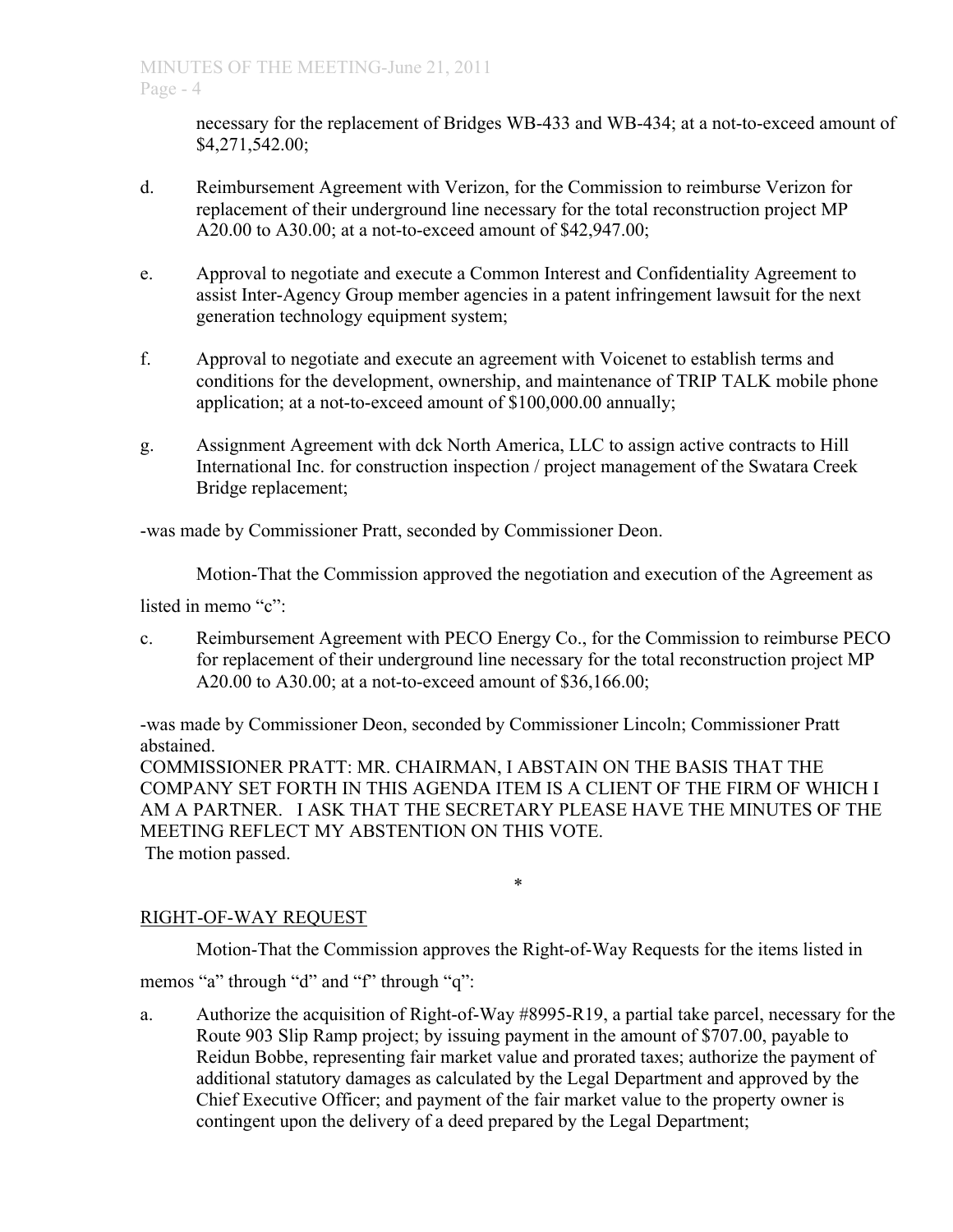- b. Authorize the acquisition of Right-of-Way #8995-R03, a partial take parcel, necessary for the Route 903 Slip Ramp project; by issuing payment in the amount of \$1,131.20, payable to Stelios and Konstantina Kapodistrias, representing fair market value and prorated taxes; authorize the payment of additional statutory damages as calculated by the Legal Department and approved by the Chief Executive Officer; and payment of the fair market value to the property owners is contingent upon the delivery of a deed prepared by the Legal Department;
- c. Authorize the settlement of Right-of-Way #1A036-A, a partial take parcel, necessary for the total reconstruction project from MP 67.00 to MP 75.00; by issuing settlement payment in the amount of \$54,157.59, representing general damages, delay damages and Section 710 Fees, payable to Hollinshead, Mendelson, Bresnahan & Nixon, P.C., Escrow Agent;
- d. Adopt the proposed Property Acquisition Resolution for Right-of-Way #6420-C and #6420- D, partial take parcels, necessary for the total reconstruction project from MP A20.00 to MP A30.00; authorize payment of Estimated Just Compensation in the amount of \$290,000.00, payable to Buckley, Brion, McGuire, Morris & Sommer, LLP, Escrow Agent; and authorize payment of statutory damages and costs as calculated by the Legal Department and approved by the Chief Executive Officer;
- f. Authorize the acquisition of Right-of-Way #16451, a partial take parcel, necessary for construction of the Mon/Fayette Expressway; by issuing payment in the amount of \$1,500.00, payable to Daniel P. and Geri L:ee Ternitsky, representing fair market value; authorize the payment of additional statutory damages as calculated by the Legal Department and approved by the Chief Executive Officer; and payment of the fair market value to the property owners is contingent upon the delivery of a deed prepared by the Legal Department;
- g. Authorize the acquisition of Right-of-Way #17907, a total take parcel, necessary for construction of the Southern Beltway; by issuing payment in the amount of \$360,939.72, payable to Nathan Zarichnak & Associates, LLC, Escrow Agent, representing fair market value, prorated taxes and recording fees; authorize the appropriate Commission officials to execute the agreement of sale; authorize the payment of additional statutory damages as calculated by the Legal Department and approved by the Chief Executive Officer; and payment of the fair market value to the property owners is contingent upon the delivery of a deed prepared by the Legal Department;
- h. Authorize the acquisition of Right-of-Way #17963, a total take parcel, necessary for construction of the Southern Beltway; by issuing payment in the amount of \$1,346,303.21, payable to Nathan Zarichnak & Associates, LLC, Escrow Agent, representing fair market value, prorated taxes and recording fees; authorize the appropriate Commission officials to execute the agreement of sale; authorize the payment of additional statutory damages as calculated by the Legal Department and approved by the Chief Executive Officer; and payment of the fair market value to the property owners is contingent upon the delivery of a deed prepared by the Legal Department; the claim also involves payment of \$62,500.00 to Weld Tooling Corp for the relocation of Right-of-Way #17963-01 a tenant occupying the building;
- i. Authorize the acquisition of Right-of-Way #3384-A, a partial take parcel, necessary for the total reconstruction project from MP 242 to MP 245; by issuing payment in the amount of \$507.50, payable to Guy E. Shelley, Jr., Post 974 American Legion, representing fair market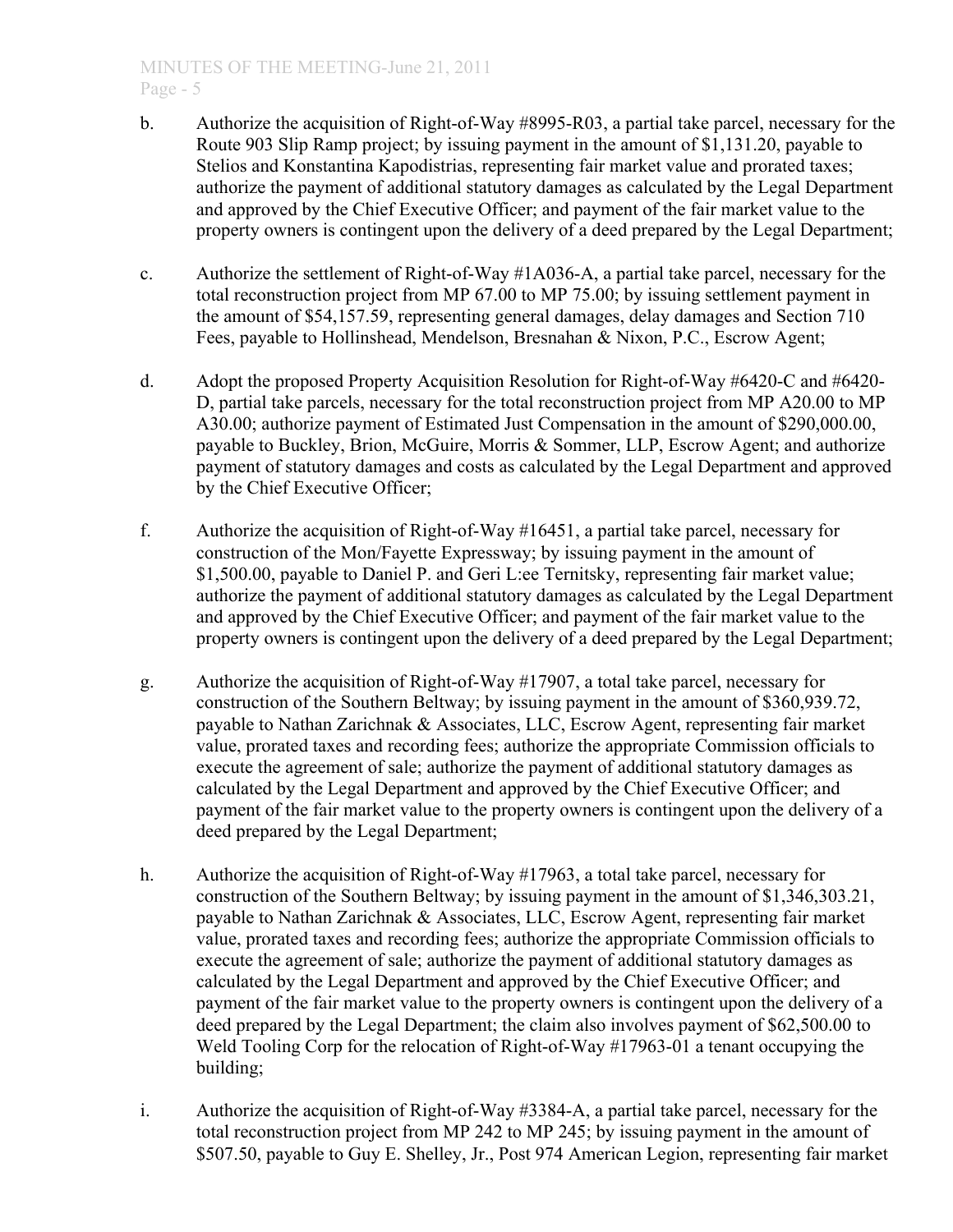value; authorize the payment of additional statutory damages as calculated by the Legal Department and approved by the Chief Executive Officer; and payment of the fair market value to the property owner is contingent upon the delivery of a deed prepared by the Legal Department;

- j. Authorize the acquisition of Right-of-Way #3384-B, a total take parcel, necessary for the total reconstruction project from MP 242 to MP 245; by issuing payment in the amount of \$221,793.00, payable to Coon & Company, Escrow Agent, representing fair market value, prorated taxes and recording fees; authorize the appropriate Commission officials to execute the agreement of sale; authorize the payment of additional statutory damages as calculated by the Legal Department and approved by the Chief Executive Officer; and payment of the fair market value to the property owners is contingent upon the delivery of a deed prepared by the Legal Department;
- k. Authorize the acquisition of Right-of-Way #8995-R20, a partial take parcel, necessary for the Rt. 903 Slip Ramp construction project; by issuing payment in the amount of \$2,030.00, payable to Neil R. Goldman and Barbara A. Goldman, representing fair market value; authorize the payment of additional statutory damages as calculated by the Legal Department and approved by the Chief Executive Officer; and payment of the fair market value to the property owner is contingent upon the delivery of a deed prepared by the Legal Department;
- l. Authorize the acquisition of a total take parcel, necessary to eliminate the Hazelette Street Bridge, Structure #B-518; by issuing payment in the amount of \$48,600.00, payable to Puzak Law Offices, Escrow Agent, representing fair market value, prorated taxes and recording fees; authorize the appropriate Commission officials to execute the agreement of sale; authorize the payment of additional statutory damages as calculated by the Legal Department and approved by the Chief Executive Officer; and payment of the fair market value to the property owners is contingent upon the delivery of a deed prepared by the Legal Department;
- m. Authorize the acquisition of Right-of-Way #1023-A, a partial take parcel, necessary for the total reconstruction project from MP 99 to MP 109; by issuing payment in the amount of \$4,916.50, payable to Valerie M. Moy, representing fair market value; authorize the payment of additional statutory damages as calculated by the Legal Department and approved by the Chief Executive Officer; and payment of the fair market value to the property owner is contingent upon the delivery of a deed prepared by the Legal Department;
- n. Authorize the proposed Property Acquisition Resolution for Right-of-Way #14208-A and #14070-D, total take parcels, necessary for the total reconstruction project from MP 40 to 48; authorize payment of Estimated Just Compensation in the amount of \$4,900.00 payable to Hollinshead, Mendelson, Bresnahan and Nixon, P.C., Escrow Agent; and authorize payment of statutory damages and costs as calculated by the Legal Department and approved by the Chief Executive Officer;
- o. Authorize the additional payment of \$15,000 payable to George A. Worthington and Lillian K. Worthington for Right-of-Way #7135-L and #7135-M, total take parcels, which were approved by the Commission on January 8, 2007. The Condemnees filed with the Court Appeal/Exceptions to the Award of the Board of View. The Legal Department has reviewed the file and believes the settlement to be in the best interest of the Commission. Payment to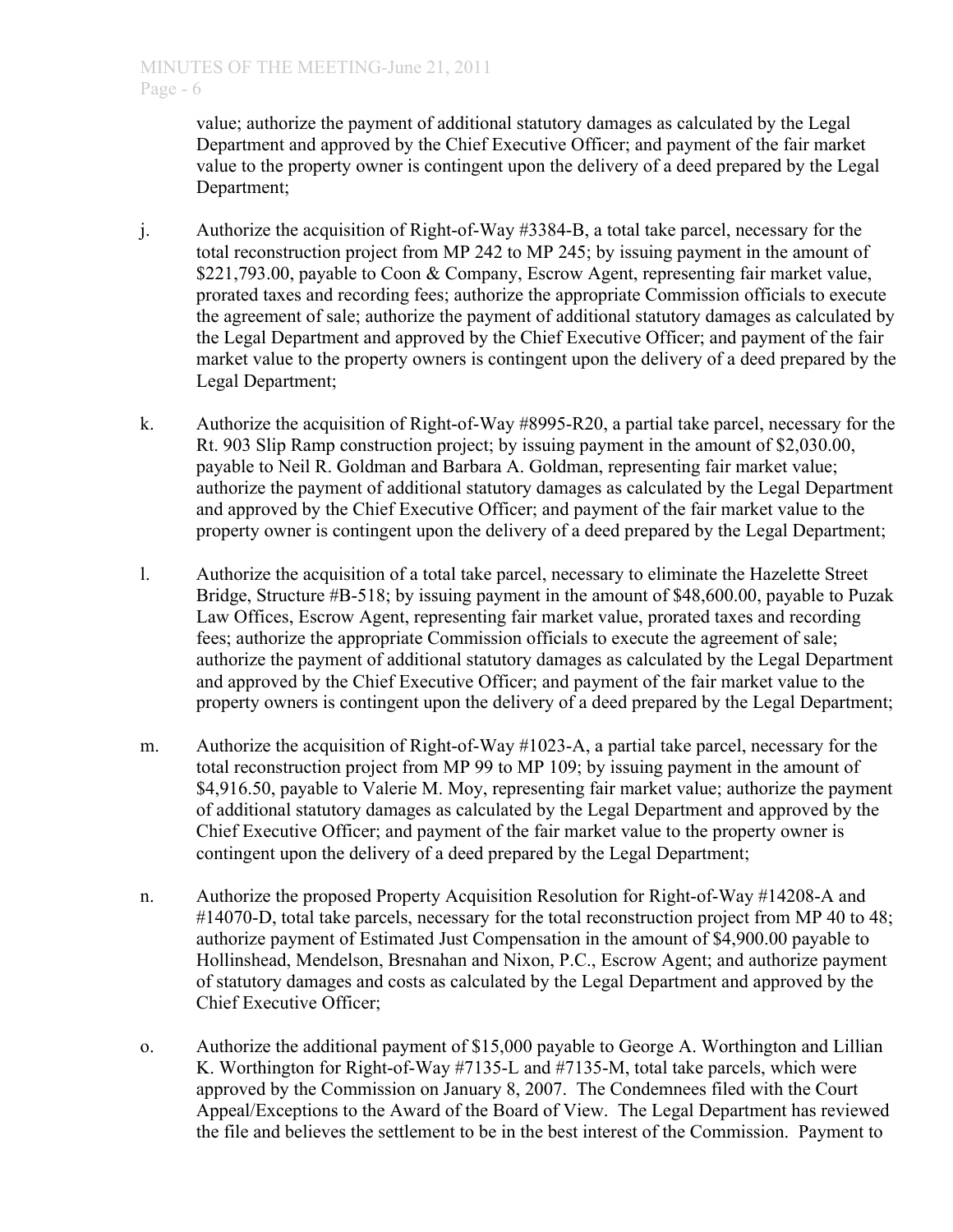the Condemnees is contingent upon their execution of the settlement agreement as approved by the Legal Department;

- p. Authorize the disposition of property for an occasional flowage easement for the total reconstruction project between MP 199 and MP 227, to Carl M. Hoover and Tammy J. Hoover, a partial take, where the property owners have requested the Commission transfer ownership of a small triangle of property in lieu of a monetary payment for the occasional flowage easement;
- q. Authorize the proposed Property Acquisition Resolution for Right-of-Way #3384-E, a total take parcel, necessary for the total reconstruction project from MP 242 to 245; authorize payment of Estimated Just Compensation in the amount of \$50,000.00 payable to Stevens & Lee, P.C., Escrow Agent; and authorize payment of statutory damages and costs as calculated by the Legal Department and approved by the Chief Executive Officer.

-was made by Commissioner Deon, seconded by Commissioner Lincoln.

Motion-The the Commission approves the Right-of-Way Request for the item listed in memo

e. Authorize the acquisition of Right-of-Way #6437-A, a partial take parcel, necessary for the total reconstruction project from MP A20.00 to MP A30.00; by issuing payment in the amount of \$40,000.00, payable to PECO Energy Company, representing fair market value; authorize the payment of additional statutory damages as calculated by the Legal Department and approved by the Chief Executive Officer; and payment of the fair market value to the property owner is contingent upon the delivery of a deed prepared by the Legal Department;

-was made by Commissioner Deon, seconded by Commissioner Lincoln; Commissioner Pratt

abstained.

 $``e"$ 

COMMISSIONER PRATT: MR. CHAIRMAN, I ABSTAIN ON THE BASIS THAT THE COMPANY SET FORTH IN THIS AGENDA ITEM IS A CLIENT OF THE FIRM OF WHICH I AM A PARTNER. I ASK THAT THE SECRETARY PLEASE HAVE THE MINUTES OF THE MEETING REFLECT MY ABSTENTION ON THIS VOTE. The motion passed.

#### \*

# APPROVE ADVERTISING

Motion-That the Commission approves advertising for the items listed in memos "a" and "b":

- a. Engineering Firm to perform open-end material inspection and testing services for the I-95/I-276 connection project;
- b. Compensation consultant to perform an organizational and salary study.

-was made by Commissioner Lincoln, seconded by Commissioner Deon; and passed unanimously.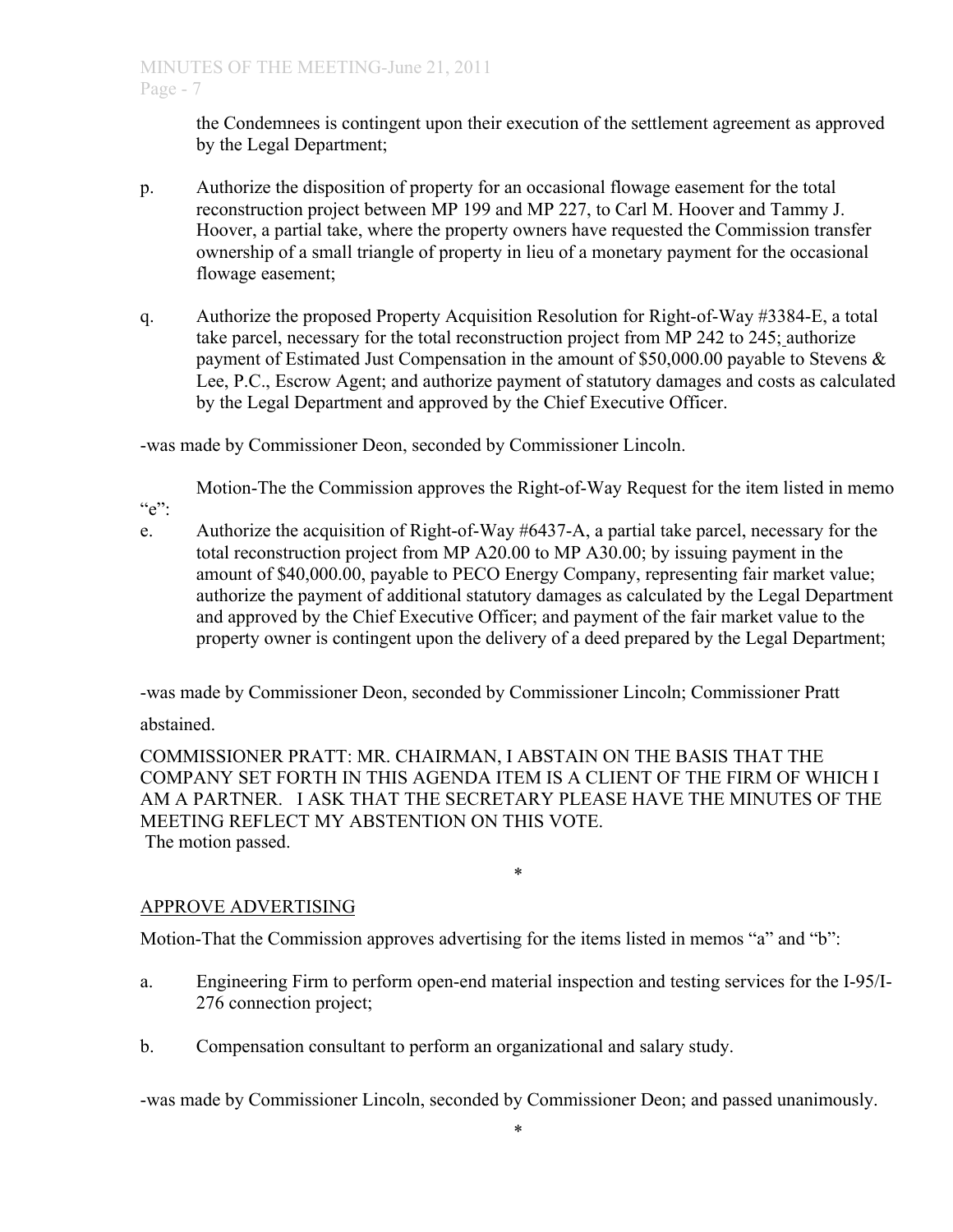## AWARD OF BIDS AND ISSUANCE OF PURCHASE ORDERS

Motion-That the Commission approves the Award of Bids, Change Orders and the Issuance

of Purchase Orders for the items listed in memos "a" through "h" and "j":

- a. Toner/printer supplies (June 1, 2011 through May 31, 2012), to the lowest responsive and responsible bidder, CNI Office Supplies; at a total award of \$160,000.00;
- b. Rental of mobile sweepers and vactor units with Jack Doheny Rentals Inc., to exercise the option to renew the contract for an additional month for Districts 1, 4 and 5; at an additional cost of \$68,250.00; increasing the purchase order amount from \$227,500.00 to \$295,750.00;
- c. Purchase of E-ZPass transponders from Kapsch TrafficCom IVHS (formerly, Mark IV IVHS, Inc.) the vendor selected by the Interagency Group (IAG) (operating as the E-ZPass Group); for a total award \$1,961,270.00. This pricing reflects the seven-year pricing structure agreed to with Mark IV, IVHS, Inc., now operating as Kapsch;
- d. Exercise our option to renew the agreement for oil/water separator services with Environmental Products & Services, Inc. for an additional year; at an additional annual cost of \$100,000.00;
- e. Safe hit flexible delineation roadway markers, utilizing the Commonwealth's contract with PIBH; for a total award of \$275,000.00;
- f. Agreement for tires; with increasing the purchase order to \$248,500.00:

| Goodyear Tires and Rubber   | \$40,000.00 |
|-----------------------------|-------------|
| Michelin North America Inc. | \$25,000.00 |
| Total Change Order:         | \$65,000.00 |

g. Exercise our option to renew the agreement for bottled water for an additional year; at an additional cost of:

| DS Waters of American/Crystal Springs | \$20,000.00 |
|---------------------------------------|-------------|
| Roaring Spring Water                  | \$8,000.00  |
| Renewal Amount:                       | \$28,000.00 |

- h. Exercise our option to renew the agreement for asphalt sealant with McAsphalt Industries Ltd. for an additional year; at an additional annual cost of \$300,000.00;
- j. Four (4) tow plows, utilizing the Commonwealth's contract with Lancaster Truck Bodies; at a total award of \$424,064.00.

-was made by Commissioner Lincoln, seconded by Commissioner Deon;

Motion-That the Commission approves the Award of a Bid and the Issuance of a Purchase Orders for the item listed in memo "i":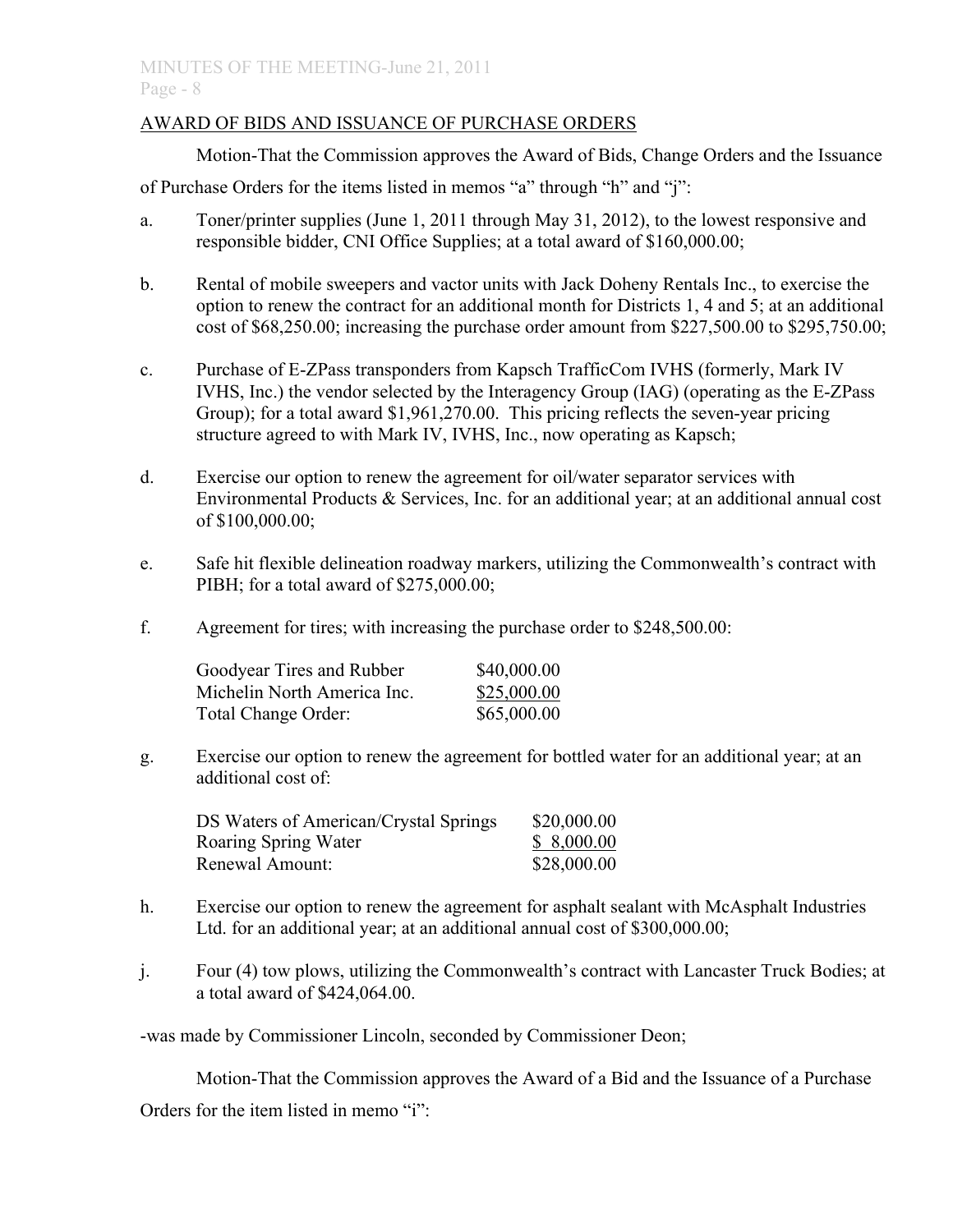i. Thirty-eight (38) Tandem axle dump trucks, utilizing the Commonwealth's contract with Mack Trucks, Inc.; at a total award of \$7,792,133.88;

-was made by Commission Lincoln; seconded by Commissioner Deon; Commissioner Pratt abstained.

COMMISSIONER PRATT: MR. CHAIRMAN, I ABSTAIN ON THE BASIS THAT THE COMPANY SET FORTH IN THIS AGENDA ITEM IS A CLIENT OF THE FIRM OF WHICH I AM A PARTNER. I ASK THAT THE SECRETARY PLEASE HAVE THE MINUTES OF THE MEETING REFLECT MY ABSTENTION ON THIS VOTE. The motion passed.

\*

# AWARD OF A CONTRACT

Motion-That the Commission approves the Award of Contract #T-085.00R002-3-02 for micro surfacing and shoulder repairs between MP 85.00 and MP 94.13; to the lowest responsive and responsible bidder, Strawser Construction, Inc.; at a total award of \$2,230,554.54 with a contingency amount of \$75,000.00-was made by Commissioner Lincoln, seconded by Commissioner Deon; and passed unanimously.

\*

# SUPPLEMENT

Motion-That the Commission approves the execution of Supplemental Agreement #4 with KCI Technologies for public outreach services for the total reconstruction projects from MP 320.00 to MP 326.00 and MP A20.00 to MP A30.00 for an additional \$710,000.00, necessary for continued public outreach- was made by Commissioner Pratt, seconded by Commissioner Deon; and passed unanimously.

# SUPPLEMENTAL AGREEMENT, WORK AUTHORIZATION, PROPERTY DAMAGE WRITE-OFF

\*

Motion-That the Commission approves the execution of a Work Authorization, Write-off and Amendment as listed in memos "b" through "d":

- b. Work Authorization to reimburse J.P.S. Construction Co., Inc. for the cost of parapet and protective fence repair work required at MP 333.83 for damage caused by a tractor trailer; at a not-to-exceed amount of \$400,000.00;
- c. Write off of \$88,117.62 for Property Damage Claim #DC-1981;
- d. Amendment to the lease agreement with Verizon Wireless in connection with the rebuilding of the communications tower at the Trevose Maintenance Facility.

-was made by Commissioner Lincoln, seconded by Commissioner Deon.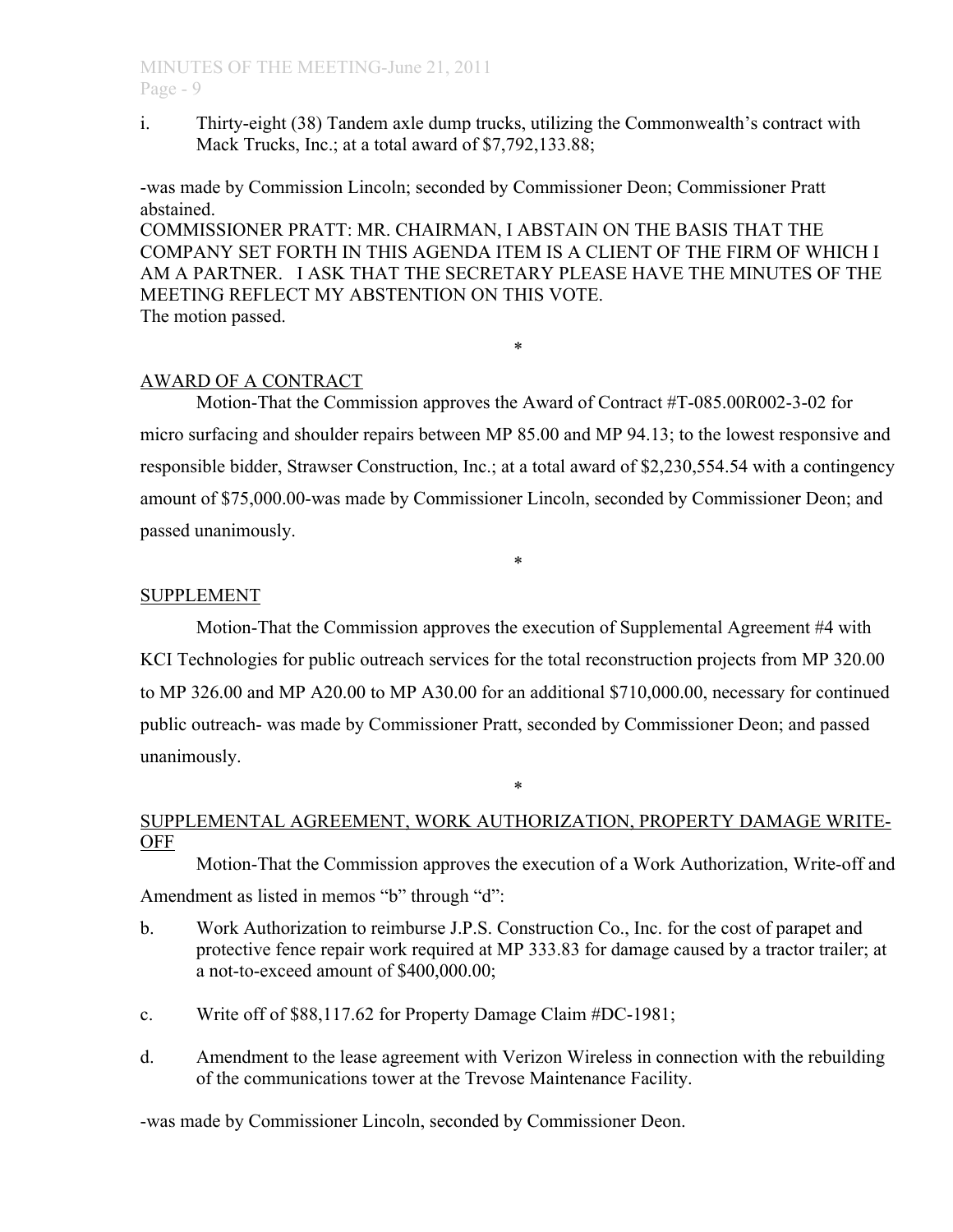Motion-That the Commission approves the execution of the Supplemental Agreement listed in memo "a":

- 
- a. Supplemental Agreement #2 with McCormick Taylor, Inc. for final design of the total reconstruction and widening project from MP 40.00 to MP 48.00; for an increase of \$6,000,000.00, necessary for changes in construction and regulatory requirements;

-was made by Commissioner Lincoln, seconded by Commissioner Deon; Commissioner Schoch abstained.

COMMISSIONER SCHOCH: MR. CHAIRMAN, I ABSTAIN BASED UPON MY PAST RELATIONSHIP WITH THE FIRM MENTIONED IN THIS ITEM. The motion passed. \*

# CHANGE ORDERS

Motion-That the Commission approves Change Orders for the items listed in memos "a" and

"b":

- a. Change Order #1 for Contract M-030.00R001-3-02 with Golden Eagle Construction, for roadway construction and resurfacing from MP M29.96 to MP M34.63; necessary to change a contract interim milestone date for paving;
- b. Change Order #4 for Contract #T-048.00R001-3-02 with Lindy Paving, Inc. for bituminous resurfacing between MP 44.70 and MP 50.66; necessary for a 56-day time extension due to a slab stabilization overrun.

-was made by Commissioner Lincoln, seconded by Commissioner Deon; and passed unanimously. \*

# CHANGE ORDERS AND FINAL PAYMENTS

Motion-That the Commission approves the Change Orders and Final Payments for the items

listed in memos "a" through "c":

- a. Change Order #3 and Final Payment for Contract #T-057.00R001-3-02 with The Lane Construction Corporation for bituminous overlay between MP 56.37 and MP 67.49, for a decrease of \$667,244.58; making the final contract value \$9,762,474.62 and a final amount due of \$578,987.68;
- b. Change Order #1 and Final Payment for Contract #EN-00094-03-03 with Cottles Asphalt Maintenance Inc. for bridge repairs between MP 109.91 and MP 236.22, for a decrease of \$32,437.63; making the final contract value \$367,562.37 and a final amount due of \$18,378.12;
- c. Change Order #2 and Final Payment for Contract #EN-00088-03-06 with Valley Quarries, Inc. for roadway and miscellaneous repairs between MP 179.44 and MP 241.87, for an increase of \$636.87; making the final contract value \$1,057,439.20 and a final amount due of \$53,476.99.

-was made by Commissioner Lincoln, seconded by Commissioner Deon, and passed unanimously.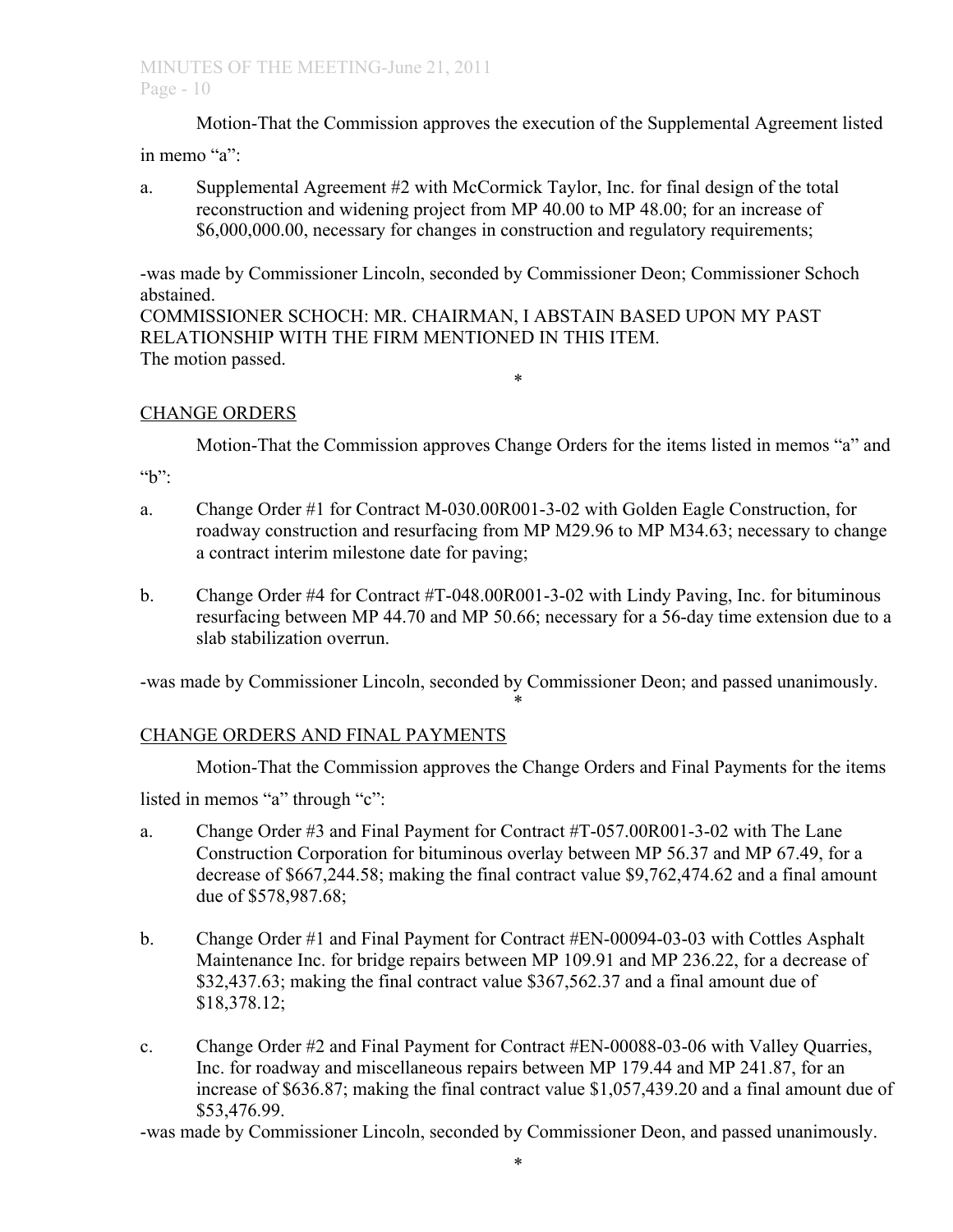## POLICY LETTER

Motion-That the Commission approves a revision to Policy Letter 5.1, Employee Accident Review and Disciplinary Program, to reflect a change to the General Policy provision-was made by Commissioner Lincoln, seconded by Commissioner Deon; and passed unanimously.

\*

# ENHANCED FY2012 TEN-YEAR CAPITAL PLAN

Motion-That the Commission adopts the enhanced FY2012 Ten Year Capital Plan to provide additional funding to the Highway program and grant approval for staff to advertise for the use of consultants, contractors and other necessary professional services of all phases of projects within the first two years of the adopted plan-was made by Commissioner Lincoln, seconded by Commissioner Deon; and passed unanimously.

CHAIRMAN LIEBERMAN: I WOULD LIKE TO THANK BOTH NICK AND FRANK KEMPF FOR THE YEOMAN'S WORK THEY DID ON THIS CAPITAL PLAN. WHAT A WELL THOUGHT OUT DOCUMENT IT IS AND IT REALLY IS THE TURNPIKE OF THE FUTURE. ON BEHALF OF THE FIVE COMMISSIONERS AND EXECUTIVE STAFF, THANK YOU FOR ALL OF THE WORK THAT YOU DID ON THIS. IT'S A GREAT DOCUMENT. \*

# TRC FINAL SELECTIONS AND PTRC RECOMMENDATIONS

Motion-That the Commission approves the selection recommendations from the TRC and PTRC and authorized the negotiation and execution of a contract with the first two firms listed in memo "a" and the first firm listed in memos "b" through "d":

a. Approve the selection recommendation from the Technical Review Committee and authorize the negotiation and execution of a contract with the first two firms listed to provide Construction Inspection Services for the Western Region and Western Expansion Sections; for a not-to-exceed amount of \$950,000.00 or two (2) years:

Reference #1-153 Greenman-Pedersen, Inc. Stahl Sheaffer Engineering, LLC Trumbull Corporation Erdman Anthony CMC Engineering

b. Approve the selection recommendation from the Technical Review Committee and authorize the negotiation and execution of a contract with the first firm listed to provide Preliminary and Final Design Services for roadway total reconstruction MP A-37.5 to A-44.5; for a notto-exceed amount of \$18,000,000.00:

> Reference #4-086 Pennoni Associates, Inc. Greenhorne & O'Mara, Inc. SAI Consultants Engineers, Inc.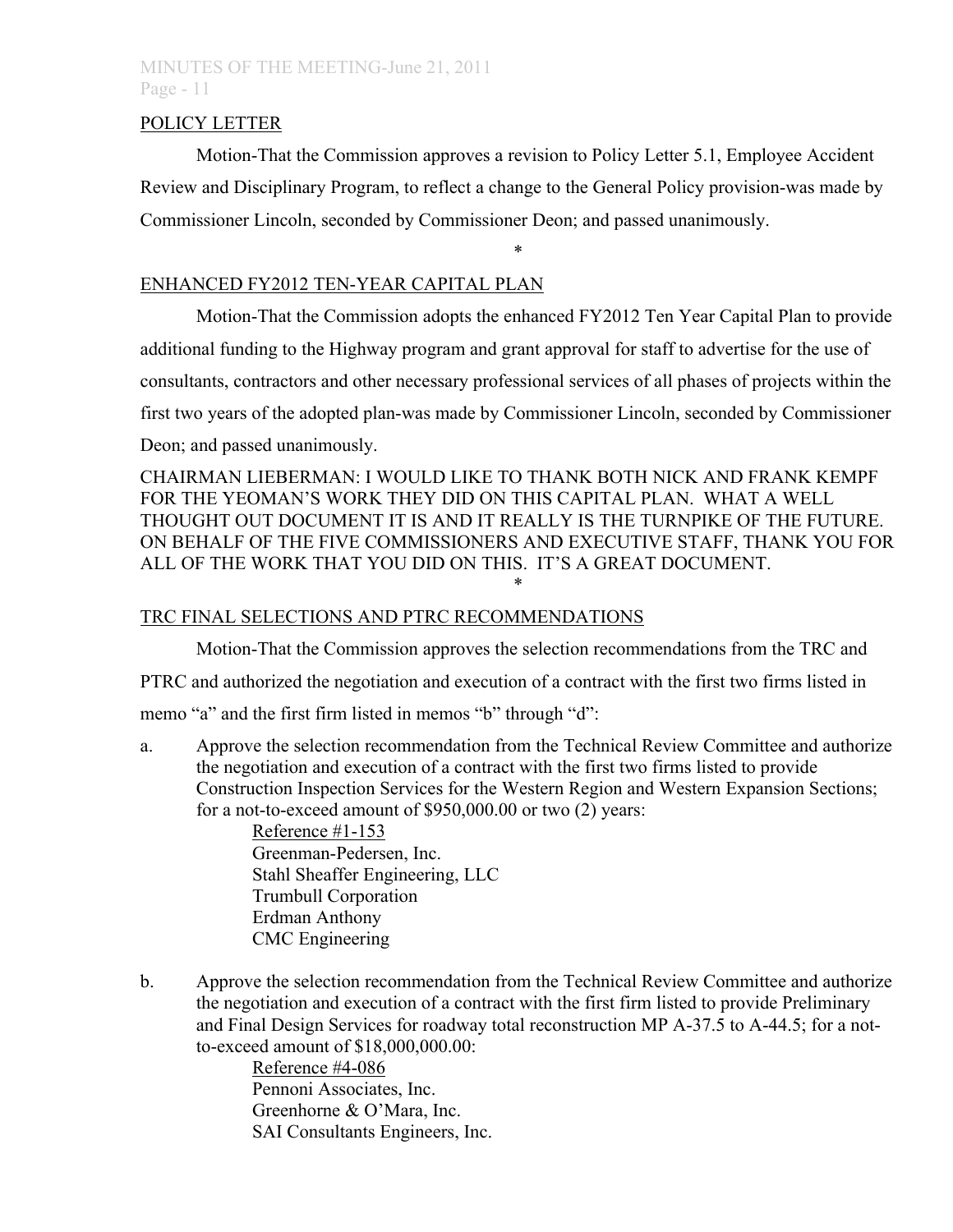- c. Approve the selection recommendation from the Procurement Technical Review Committee to approve the selection and authorize the negotiation of a contract with Trion, a Marsh  $\&$ McLennan Agency, LLC Company;
- d. Approve the selection recommendation from the Procurement Technical Review Committee to approve the selection and authorize the negotiation of a contract with Compliance Management International.

-was made by Commissioner Lincoln, seconded by Commissioner Pratt; and passed unanimously.

\*

MR. NUTT: MR. CHAIRMAN, I THINK IT'S APPROPRIATE FOR ME TO MAKE A FEW COMMENTS TO THE STAFF ALSO. THEY REALLY HAVE DONE A YEOMAN'S WORK ON THE CAPITAL PLAN AND THEY HAVE TO DO A LOT MORE WORK TO IMPLEMENT IT WHICH I KNOW THEY WILL.

THERE ARE A FEW OTHER THINGS THAT HAVE HAPPENED AT THE TURNPIKE BEFORE I GOT HERE, BUT I THINK I NEED TO RECOGNIZE THE STAFF. WE ARE GETTING AN AWARD FROM IBTTA FOR A CUSTOMER SERVICE PROGRAM WE DID AND BILL CAPONE IS HERE. HE AND HIS STAFF PUT THAT TOGETHER AND RECEIVED AN AWARD. WE MIGHT ALSO GET ANOTHER ONE LATER ON, BUT THIS IS THE ONE WE CAN ANNOUNCE.

ALSO IN FRANK'S AREA, WE RECEIVED THE NUMBER TWO AWARD FOR THE ALLEGHENY RIVER BRIDGE DESIGN FROM THE AMERICAN ROAD TRANSPORTATION BUILDERS ASSOCIATION. AND NUMBER TWO DOESN'T SOUND LIKE NUMBER ONE, BUT WHEN YOU SEE THAT NUMBER ONE WAS THE BYPASS FOR THE HOOVER DAM, YOU CAN SEE HOW GOOD OF A PROJECT THAT WAS. I WOULD LIKE TO CONGRATULATE THE STAFF AND I AM VERY IMPRESSED WITH THE PROFESSIONALISM OF THE STAFF HERE AND IT'S BEEN A GREAT WORKING OPPORTUNITY TO WORK WITH THEM. CRAIG AND I REALLY APPRECIATE THE STAFF AND HOW THEY COME TOGETHER AND I THINK IT'S REALLY APPROPRIATE TO RECOGNIZE PEOPLE FOR THE WORK THEY DO FOR US AND WE THANK YOU VERY MUCH.

CHAIRMAN LIEBERMAN: WELL SAID ROGER, THANK YOU VERY MUCH.

## NEXT MEETING

MR. NAUGLE: WE HAVE NO POST-FORMAL MEETING TODAY. THE NEXT FORMAL COMMISSION MEETING WILL BE TUESDAY, JULY 19, 2011. COMMISSIONERS, I HAVE NO ADDITIONAL ITEMS FOR CONSIDERATION. I REQUEST A MOTION FOR ADJOURNMENT.

\*

# ADJOURNMENT

Motion-That this meeting of The Pennsylvania Turnpike Commission be adjourned at 11:26

a.m.-was made by Commissioner Lincoln, seconded by Commissioner Deon; and passed unanimously.